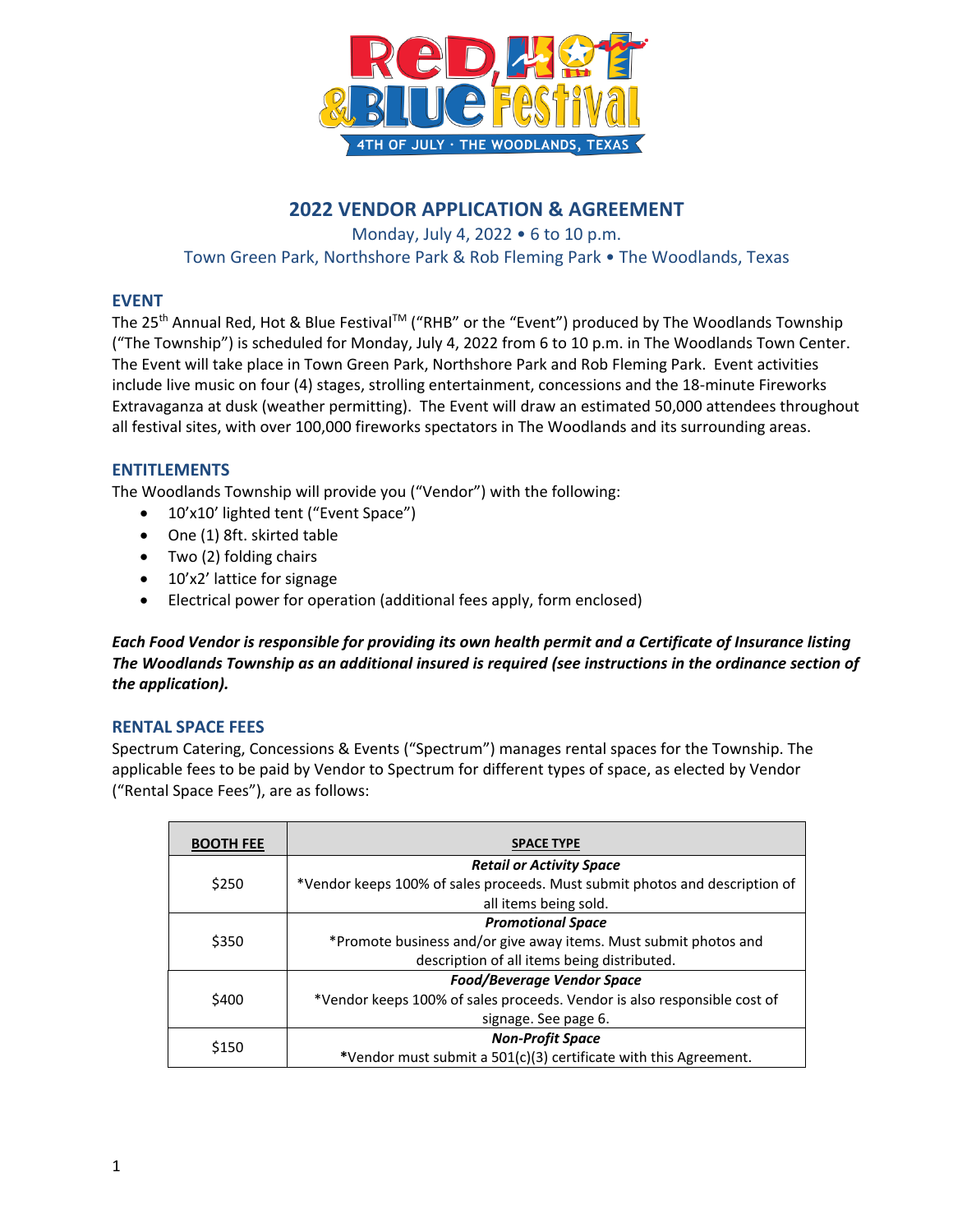**PLEASE NOTE –** Vendors may be liable for additional costs for damages and/or clean up. All Event Spaces should be left free of trash, properly cleaned and free from damage to grass and/or surrounding sidewalk areas.

The applicable Rental Space Fee must be submitted in the form of a cashier's check or money order made payable to Spectrum Catering, Concessions and Special Events: P.O. Box 7130; The Woodlands, TX 77387 – Attn: Aaron Wilkinson. Alternately, the Rental Space Fee may be paid via credit card with PayPal. An invoice will be sent to approved applicants after the application deadline and will be subject to a 3.5% processing fee.

All Agreements and Applications are due to Spectrum by **Friday, June 24, 2022**. If the Application is turned in after this date, there will be a \$50 additional space fee which must be submitted with the applicable Rental Space Fee in the same form provided by this section.

# **CANCELLATION BY VENDOR**

As occupancy of the Event space is the essence of the Agreement, no refunds shall be made in connection with any Rental Space Fee after the acceptance of said fee by The Woodlands Township, except as otherwise provided in the Agreement.

# **FORCE MAJEUR**

In case of cancellation of the Event or unavailability of the Event Space for specified use due to war, governmental action or order, act of God including, but not limited to, weather, fire, strike, labor disputes, or any other cause beyond the Township's control, this Agreement shall terminate, and the Vendor shall be entitled to the return of the Rental Space Fee for the Event Space less an amount equal to the total costs and expenses incurred by the Township in connection with the preparation of Vendor's Event Space. Refund of the Rental Space Fee (or a portion thereof, as applicable) as provided in this section, shall be the exclusive remedy of the Vendor against the Township or its representatives, employees, agents, invitees, licensees, affiliates, and all other related parties in the case the Event is canceled or rescheduled or the Event Space is unavailable for use. In case of damage to the Vendor through war, governmental action or order, act of God, including, but not limited to, weather fire, strike, labor disputes, or any other cause beyond the Township's control, the Vendor expressly waives all liability and completely releases and holds harmless the Township of and from any and all claims for damage to person and property and agrees that the Township shall have no liability whatsoever.

## **SALE OF PRODUCT**

Vendors are responsible for all their transactions, sales taxes and personal cash needs. All prices must conform to the listed prices on the accepted Application. Only products on the Application can be sold.

# **CHARACTER OF EXHIBITS**

The Woodlands Township reserves the right to prohibit the display of any article that, in its sole discretion, is not in keeping with the nature and character of the Event.

**Vendors must submit with the Application a photo of the display area, cart or booth intended for use during the Event.** If approved, Vendor will receive written notification of approval of their Application.

Vendors may NOT utilize adjacent space or areas outside of the designated Event Space without prior permission (regardless of whether or not the adjacent space is being used). Vendors must request to utilize a mobile cart and are limited to one (1) cart per park location in addition to the Event Space.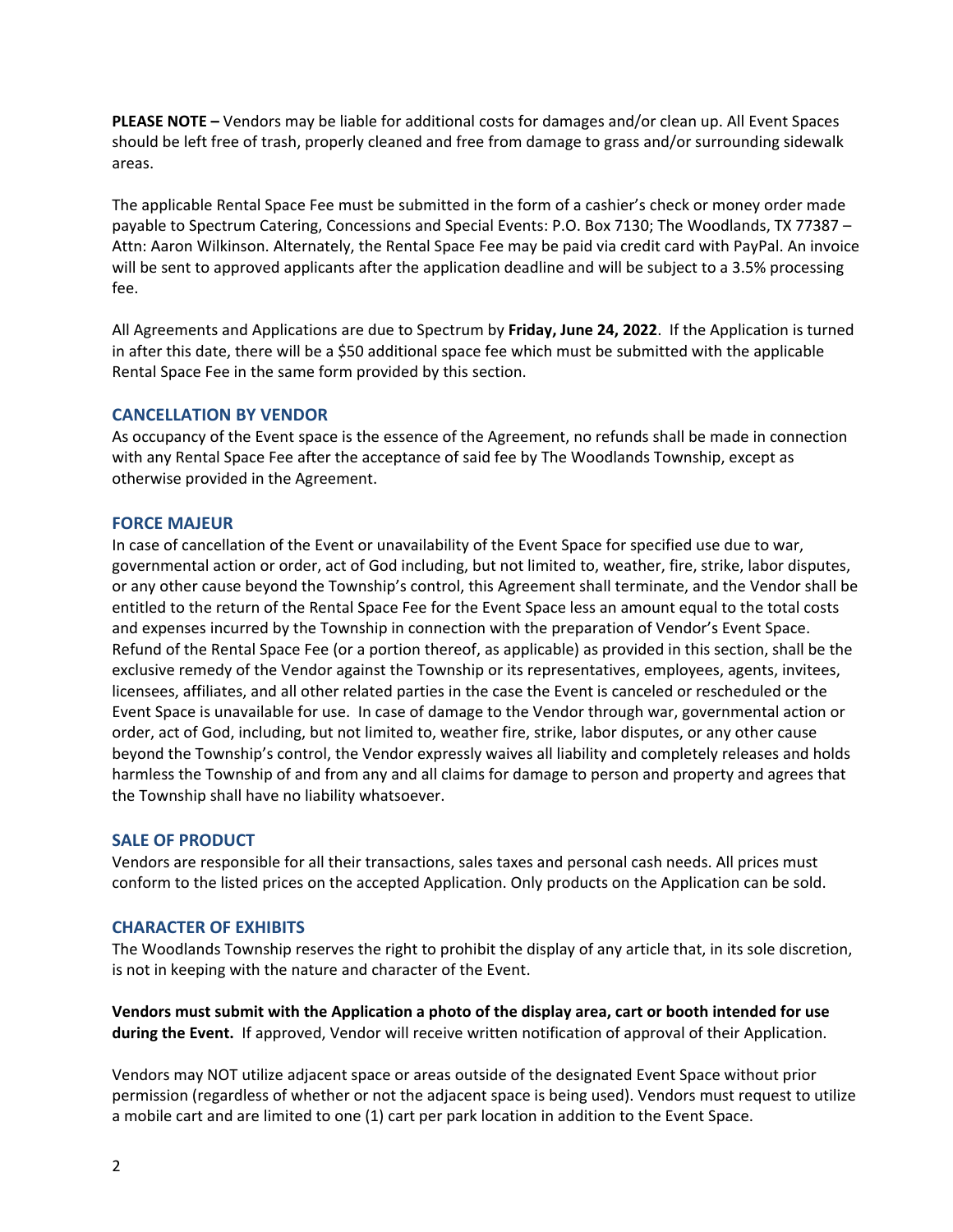#### **BEVERAGES**

**Vendors are not allowed to sell soft drink beverages, water, or alcoholic beverages unless expressly agreed to in writing by The Woodlands Township. A request to sell specialty beverages must be submitted in writing for approval by The Woodlands Township. Vendor may not give away beverages as part of any offer to its customers.**

#### **RULES AND REGULATIONS**

Should Vendor fail to strictly adhere to and follow the Rules and Regulations set by The Woodlands Township, then Vendor shall be in default under this Agreement and The Woodlands Township may immediately terminate this Agreement upon notice to Vendor. In the event of a default by the Vendor, the Vendor shall forfeit as liquidated damages the Rental Space Fee, regardless of whether or not The Woodlands Township enters into a further lease for the Event Space involved. Said damages are agreed to in no way constitute a penalty, but rather a reasonable estimate of The Woodlands Township's damages which are incalculable with any degree of certainty.

#### **SPACE ASSIGNMENTS**

The Woodlands Township has complete control of Event diagrams and space assignment. The Woodlands Township reserves the right to make modifications on Event diagrams which are believed to be accurate but only warranted to be approximate. Further, The Woodlands Township reserves the right to assign space(s) in such a manner as it deems appropriate in its sole and absolute discretion, notwithstanding the foregoing.

#### **ASSIGNMENT, SUBLETTING OF EVENT SPACE**

No Vendor shall assign, sublet or share the Event Space allotted to such Vendor without the knowledge and prior consent of The Woodlands Township. No products, parts, accessories or other goods, souvenirs, catalogs, etc. bearing names or other forms of advertising other than that of the Vendor may be displayed. No firm or organization not assigned an Event Space shall be permitted to solicit business within the Event areas.

#### **USE OF SPACE**

The Woodlands Township reserves the right to restrict Vendor exhibits which, because of safety, noise, method of operation, materials or display, in the opinion of The Woodlands Township, may detract from the general character of the Event as a whole. Accordingly, The Woodlands Township may, at its sole discretion, prohibit such exhibits from being kept or utilized by Vendor in or around the Event area, in which event Vendor shall immediately remove such exhibits as directed by The Woodlands Township. The Woodlands Township reserves the right to prohibit any equipment that is deemed unsafe or appears to be unreasonable in The Woodlands Township's judgment. All equipment and heavy machinery must be cleared and approved in writing and in advance by The Woodlands Township's staff. **All demonstrations or promotional activities must be confined within the limits of the Vendor Event Space.** Demonstrations or activities that cause annoyance to neighboring Vendors such as flashing lights or noise or result in obstruction of walk space or prevent ready access to a nearby booth will not be permitted. **Stakes, spikes or other pointed objects may not be driven into the ground.** 

#### **COMPLIANCE & ORDINANCES**

To ensure the safety of all participants, fire regulations, health and all other applicable ordinances must be strictly observed. In addition, all requirements imposed upon Vendor by the Township must be strictly complied with by Vendor. **If you are a Food Vendor, you are responsible for obtaining a health permit by June 22, 2022 from the Montgomery County and/or Harris County Health Department(s).** To complete the health permit application online, visit[: www.mctx.org](http://www.mctx.org/) (Department/Environmental Health/Consumer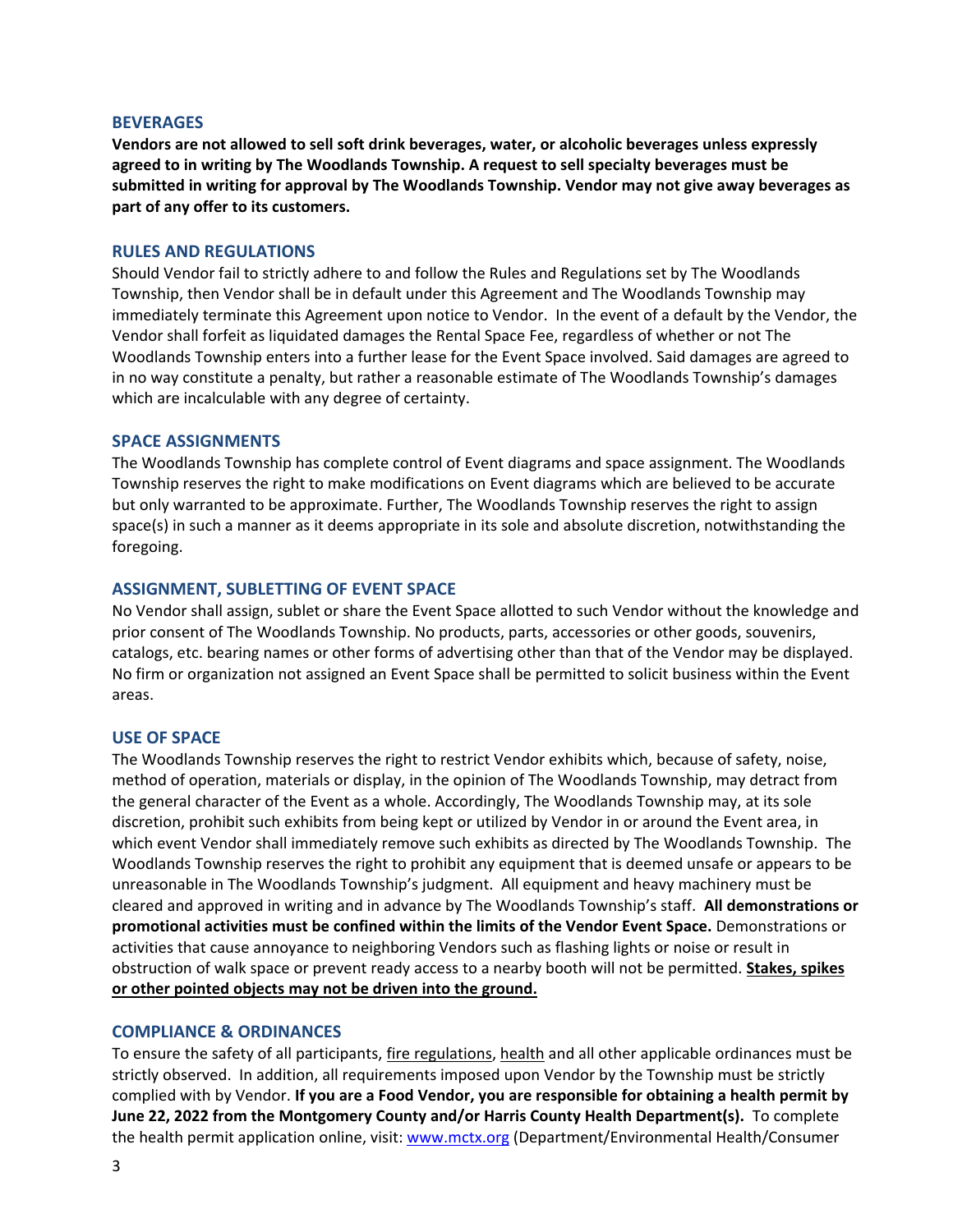Health & Food Division) or [publichealth.harriscountytx.gov](http://publichealth.harriscountytx.gov/) (Services & Programs/All Services/Food Permits). Please email a copy of the health permit to Sarah Trahan at Spectrum Catering, Concessions and Special Events [\(strahan@spectrumfcs.com\)](mailto:awilkinson@spectrumfcs.com). Spectrum must have a copy of your permit on file by June 24, 2022.

**Food Vendors are required to have the original copy of their health permit posted on their booth during the event.** Any Vendor found selling contaminated, unfit or illegal items will be suspended from selling at the Event and may be asked to leave immediately without refund of Vendor Fee. All Vendors must wear shirts and shoes. Smoking is discouraged, but allowed no less than 30' away from Event Space. Unlawful drug/alcohol possession will not be tolerated. No pets are allowed in Event Space, unless Vendor has received express permission from the Township.

# **LIABILITY & INSURANCE**

In no event, shall Spectrum, The Woodlands Township, The Woodlands Operating Company, nor their representatives, contractors, nor corporate sponsors of the Event be responsible for any injury, loss nor damage that may occur to the Vendor's employees, agents, contractors, representatives, or property from any cause whatsoever. It is the Vendor's responsibility to protect machinery, perishables, and exhibits so that no injury will result to the public visitors, guests, or persons, or property. If property does not appear to be properly maintained, it will be promptly withdrawn from the Event site. All property of the Vendor, including food-stuffs and other perishables is understood to remain in Vendor's care, custody and control in transit to, from, or within the confines of the Event area subject to the Rules and Regulations. The Vendors, on signing the Agreement expressly release, hold, keep, save harmless and indemnify the foregoing persons and entities, named organizations and committees, and individuals from and against all claims for such a loss, damage, or injury. Vendors must carry appropriate insurance through such carriers and containing such limits, terms and conditions as Spectrum or event sites may require and shall deliver to Spectrum copies of all such policies of insurance and/or certificates thereof as either Spectrum or Event sites may request.

**VENDOR HEREBY AGREES TO AND UNDERSTANDS THE CONTAGIOUS NATURE OF COVID-19 AND VOLUNTARILY ASSUMES THE RISK(S) OF PARTICIPATION IN THE PROGRAMS, SERVICES, EVENTS OR FACILITIES OPERATED BY THE WOODLANDS TOWNSHIP WHICH INCLUDE THE RISK OF BECOMING EXPOSED TO OR INFECTED BY COVID-19.**

# **INSTALLATION OF EXHIBITS**

Load in for all Vendors will be as follows:

- Between the hours of 2 to 5:30 p.m. on Monday, July 4, 2022.
- All vendors MUST BE completely set up by 5:30 p.m. on Monday, July 4, 2022. Failure to set up within the given time frame may result in Vendor losing its Event Space at the Event.
- Vendors wishing to set up items prior to the specified load in times may elect to do so on Sunday, July 3, 2022. Overnight security will be provided for the evening of Sunday, July 3, 2022. Notwithstanding the forgoing, should Vendor choose an early load in time, neither Spectrum, The Woodlands Township, nor their representatives shall be responsible for any lost, stolen or damaged items, and Vendor hereby waives and releases Spectrum, the Township, and their representatives from any and all claims arising therefrom.

The hours of operation will be Monday, July 4, 2022 from 6 to 10 p.m. at Town Green Park, Northshore Park and Rob Fleming Park.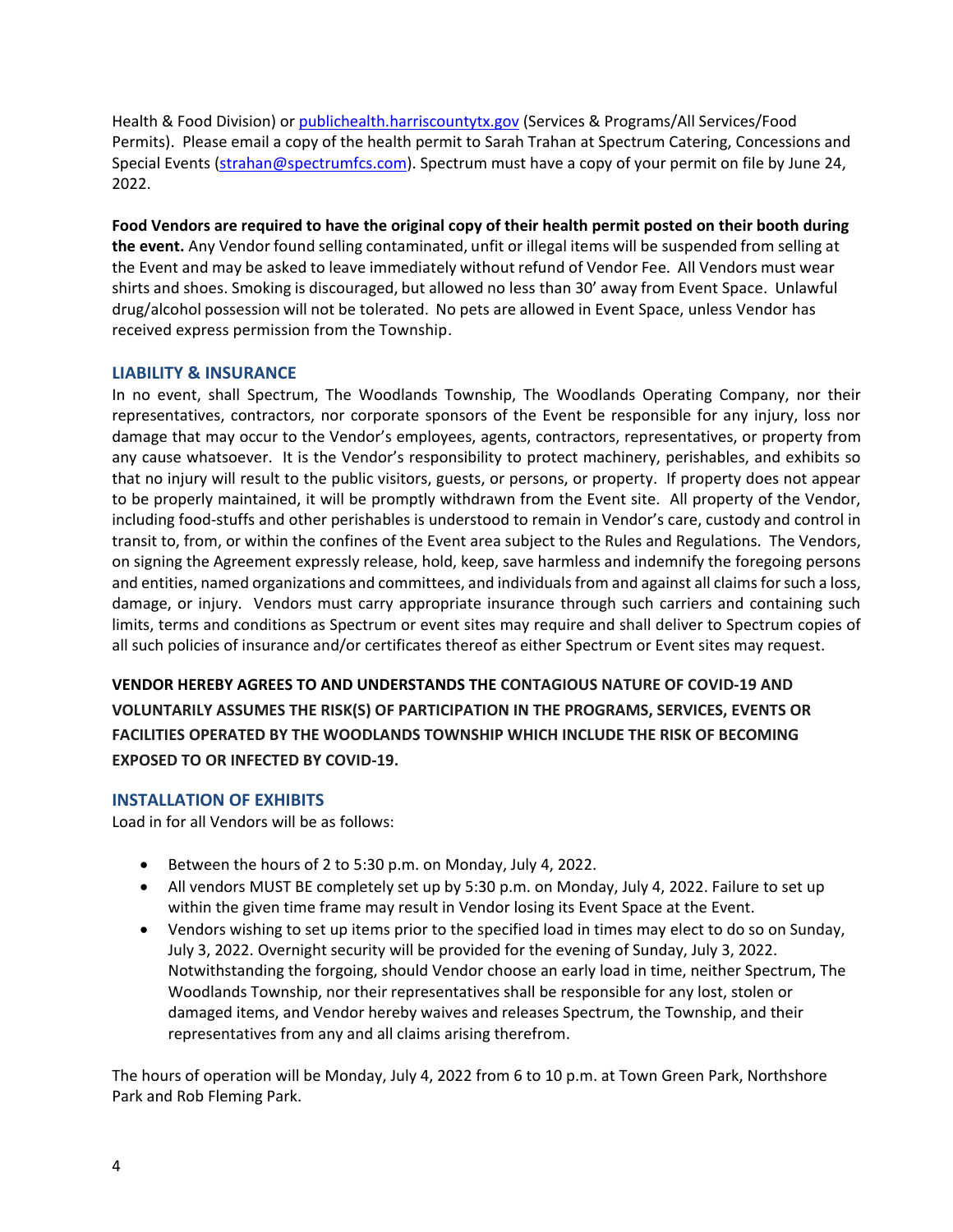Load out will commence at 10:15 p.m. Vendor may request special approval from the Township, to be granted by the Township at its sole discretion, to close down early only if Vendor has completely sold out of merchandise, food, or materials. Load out with a vehicle may only begin when the crowd has cleared and the Township gives Vendor express permission. Any items unclaimed by the Vendor as of 8 a.m. the day after the Event shall become the property of the Township.

Vendors are responsible for leaving their area free of litter and debris.

# **VENDORS REQUESTING TO BE AT TOWN GREEN PARK MUST REVIEW THE FOLLOWING INFORMATION CAREFULLY REGARDING LOAD IN/LOAD OUT:**

- **Any event-related vehicle traffic is STRICTLY PROHIBITED FOR VENDORS AND ATTENDEES in the Library and Community Center parking lots for any period of time. Towing will be enforced at owner's expense. This means Vendors will NOT be able to utilize the Library and Community Center parking lots to access Town Green Park – NO EXCEPTIONS! The Library and Community Center parking lots are not Township property, and the Township does not have control over access to these facilities at any time.**
- **Vendors have two (2) options for load in:**
	- o **Front entrance of Town Green Park (Lake Robbins)**
	- o **Lake Front Circle Trolley Entrance to The Woodlands Waterway (Lake Woodlands) – NOTE: Vehicles must pass under a bridge with a 10'11" clearance.**
	- o **If your vehicle exceeds the above clearance, you will need to plan to unload from the front of Town Green Park. If you have a food truck or trailer, your vehicle cannot exceed the above clearance.**
- **VENDORS MUST PLAN ACCORDINGLY! Be prepared with dollies and carts if you will be unloading from the front of Town Green Park. If you will be accessing the park from Lake Front Circle, be prepared to wait once you arrive in the park to allow other vehicles to finish offloading items. You will have a limited amount of time to unload your items before being directed to move to the designated Vendor parking area to ensure timely load in of all event Vendors.**
- **Please plan to follow the same plan for load out as was done for load in. Vendors will not be able to access the park with vehicles until pedestrian traffic has cleared. Vendors should expect to wait for load out, especially if the event attracts a large number of attendees.**

## **ADDITIONAL POWER NEEDS**

Each Vendor needing additional electrical supply must provide their own or request needs through Spectrum Catering, Concessions and Special Events. Generators must be of the quiet variety.

Some power averages to be used as an example are:

- $\bullet$  1 Blender 15 amps
- 1 Small Fridge 10 to 15 amps
- $\bullet$  1 Small TV 2 amps

Please note that in order to ensure the right amount of power each Vendor must check the power requirements for their specific equipment. **Additional power requests the day of the Event may not be available, and if so, they will be charged at a premium. The attached Application contains an Electrical Services Request Form which must be completed with each Application.**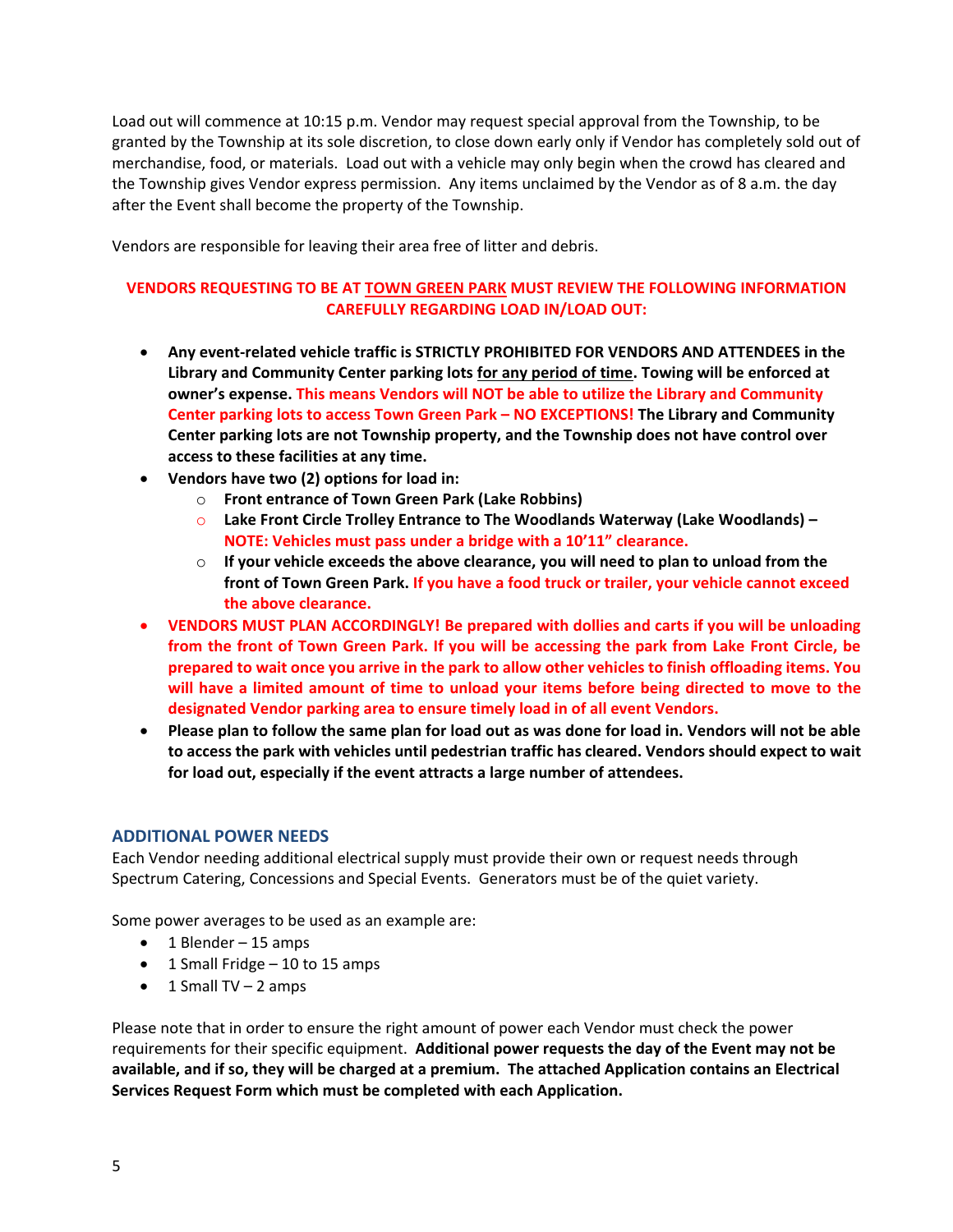#### **AMENDMENTS**

The Woodlands Township reserves the right to make changes to these rules and regulations contained in the Agreement as The Woodlands Township sees fit.

Vendor hereby agrees that Vendor and its employees, agents, and representatives will abide by the terms provided in this Agreement and any additions and/or amendments, which The Woodlands Township shall make to this Agreement, and that it will remain a Vendor, for purposes of this Agreement, as long as it maintains strict compliance with the terms of this Agreement, understanding that said terms have been formulated and adopted in the best interest and for the protection of the Vendors collectively as well as The Woodlands Township and its representatives. In any interpretation of this Agreement, The Woodlands Township reserves the right to accept or reject any reservation for any reason whatsoever determined to be in the best interest of The Woodlands Township. **The Rental Space Fee will be refunded to the Vendor should the Application be initially rejected by The Woodlands Township. Vendor's payment in full must accompany this Agreement and the Application.** Once an Application and Agreement are accepted by The Woodlands Township, Vendor will be notified with a signed copy of this Agreement and the Application, returned as acknowledgement of The Woodlands Township's acceptance and of reservation of the Event Space and receipt of the Rental Space Fee.

### **FOOD VENDOR SIGNAGE**

Spectrum will provide Food Vendors with Banner and Menu signage. Vendors are required to use the signage provided by Spectrum for the sole reason of keeping a uniform look amongst concessionaires throughout the Event. Vendors are prohibited from altering menu items or prices throughout the entire duration of the Event. Please ensure that all menu items and prices are correctly spelled and listed on the application. Pricing for 10ft banner is \$40 and 2'x2' Menu is \$20. Pricing will be added to Vendor Fee once application is accepted. Spectrum will install and remove all banners and menus. Vendors may also keep and pick up signage from The Woodlands Township at a later date.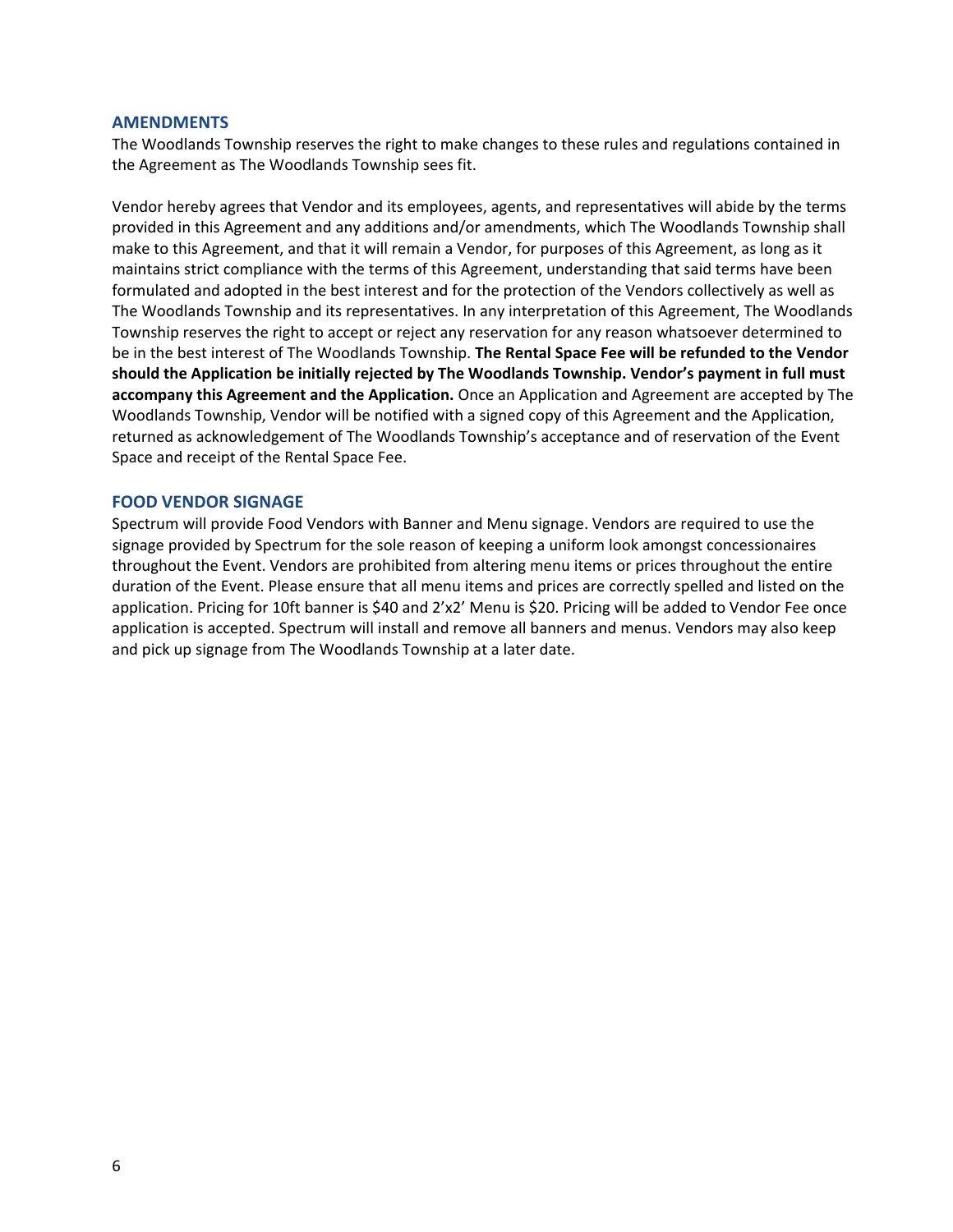

# **2022 VENDOR APPLICATION**

| <b>Contact Name:</b>          |  |  |
|-------------------------------|--|--|
| <b>Business/Organization:</b> |  |  |
| <b>Mailing Address:</b>       |  |  |
|                               |  |  |
| <b>Phone Number:</b>          |  |  |
| <b>Email Address:</b>         |  |  |
| Website:                      |  |  |

Please select type of Event Space and Fee below, along with requested Festival site (include picture of items). *PLEASE NOTE: Requests are not guaranteed and are dependent on space and availability. Spectrum and TWT reserves the right to place Vendors at their sole discretion based on these factors.*

**Retail or Activity Space (\$250):** You are requesting to sell and keep 100% of proceeds, or provide an activity at your booth space.

**Requested Festival Site (Select one):** \_\_\_\_\_ Town Green Park\* \_\_\_\_\_ Northshore Park \_\_\_\_\_ Rob Fleming Park

*\*VENDORS REQUESTING TO BE AT TOWN GREEN PARK – YOU MUST REVIEW LOAD IN/LOAD OUT INFORMATION LISTED ON PAGE 5!*

#### **Describe items being sold and/or proposed activity:**

| Item                                                                                                                            | @           |
|---------------------------------------------------------------------------------------------------------------------------------|-------------|
| Item                                                                                                                            | @ \$        |
| Item                                                                                                                            | @ \$        |
| Item                                                                                                                            | $\omega$ \$ |
| Item                                                                                                                            | @ \$        |
| Item<br><u> 1989 - Johann Stoff, deutscher Stoffen und der Stoffen und der Stoffen und der Stoffen und der Stoffen und der </u> | @ \$        |
| Proposed Activity/Items:                                                                                                        |             |
|                                                                                                                                 |             |
|                                                                                                                                 |             |
|                                                                                                                                 |             |
|                                                                                                                                 |             |
|                                                                                                                                 |             |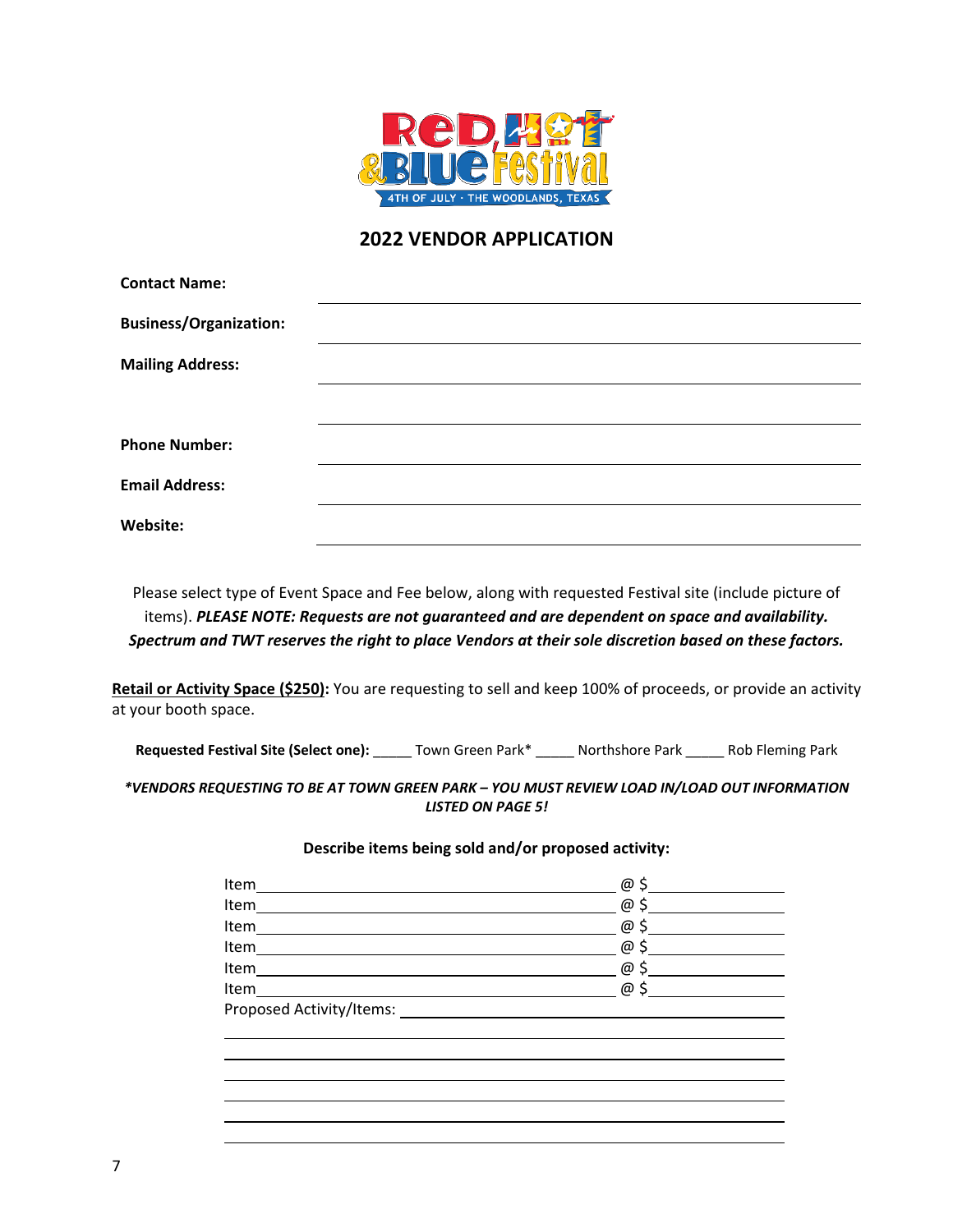**Promotional Space (\$350)**: You are requesting to promote or give away items.

**Requested Festival Site (Select one):** \_\_\_\_\_ Town Green Park\* \_\_\_\_\_ Northshore Park \_\_\_\_\_ Rob Fleming Park

## *\*VENDORS REQUESTING TO BE AT TOWN GREEN PARK – YOU MUST REVIEW LOAD IN/LOAD OUT INFORMATION LISTED ON PAGE 5!*

#### **Describe each item being distributed:**

| Item |  |
|------|--|
| Item |  |
| Item |  |
| Item |  |
| Item |  |
| Item |  |
| Item |  |
| Item |  |

**Food/Beverage Vendor Space (\$400)**: You are requesting a premium spot to sell and keep 100% of proceeds.

**Requested Festival Site (Select one):** \_\_\_\_\_ Town Green Park\* \_\_\_\_\_ Northshore Park \_\_\_\_\_ Rob Fleming Park

## *\*VENDORS REQUESTING TO BE AT TOWN GREEN PARK – YOU MUST REVIEW LOAD IN/LOAD OUT INFORMATION LISTED ON PAGE 5!*

## **Describe the type of food/beverage you are selling and pricing. No soft drink, water, or alcoholic beverage sales are allowed to be sold by Vendor:**

| Item | @    |
|------|------|
| Item | @    |
| Item | @ \$ |
| Item | @    |
| Item | @    |
| Item | @    |
| Item | @    |
| Item | @    |
| Item | @    |

**Non-Profit Space (\$150)**: Vendor must submit a 501(c)(3) certificate with this Agreement.

**Requested Festival Site (Select one):** \_\_\_\_\_ Town Green Park\* \_\_\_\_\_ Northshore Park \_\_\_\_\_ Rob Fleming Park

#### *\*VENDORS REQUESTING TO BE AT TOWN GREEN PARK – YOU MUST REVIEW LOAD IN/LOAD OUT INFORMATION LISTED ON PAGE 5!*

#### **Describe your organization and the intended use of the space:**

\_\_\_\_\_\_\_\_\_\_\_\_\_\_\_\_\_\_ \_\_\_\_\_\_\_\_\_\_  $\frac{1}{2}$  , and the set of the set of the set of the set of the set of the set of the set of the set of the set of the set of the set of the set of the set of the set of the set of the set of the set of the set of the set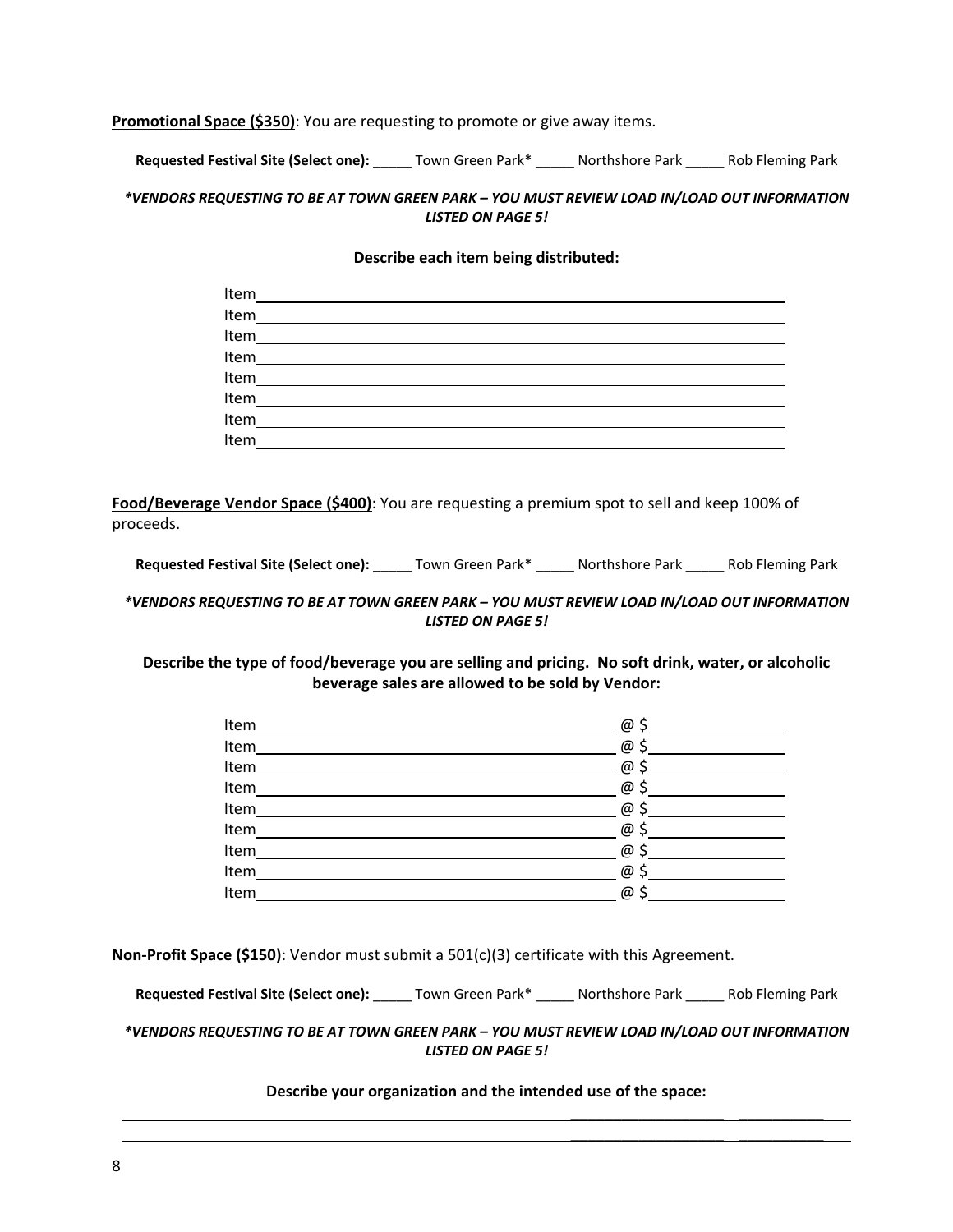**Do you have additional electrical needs/hookups for equipment, displays, etc.? \_\_\_\_\_**Yes\* \_\_\_\_\_ No *\*If yes, please complete information on next page.*

\_\_\_\_\_\_\_\_\_\_\_\_\_\_\_\_\_\_ \_\_\_\_\_\_\_\_\_\_ \_\_\_\_\_\_\_\_\_\_\_\_\_\_\_\_\_\_ \_\_\_\_\_\_\_\_\_\_

**TOWN GREEN PARK VENDORS – I have read and understand load in and load out procedures and acknowledge access to the park via the Library and Community Center parking lots is strictly prohibited. (Initial): \_\_\_\_\_\_\_\_**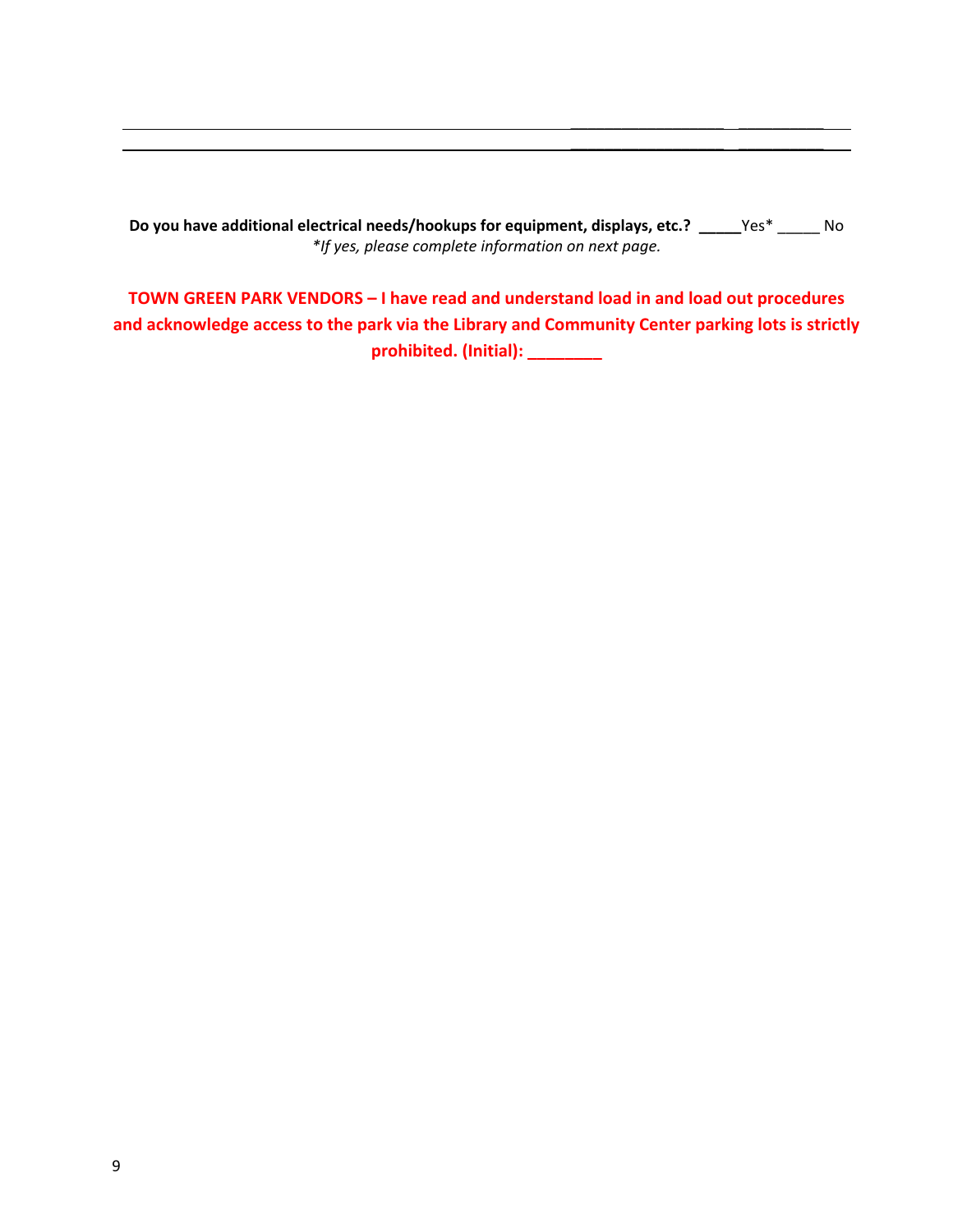

# 2022 ELECTRICAL SERVICES REQUEST FORM

Vendors must list ALL items for which electricity is being requested. All fields are required.

| <b>Type of Equipment</b> | Voltage | Amperage                          |
|--------------------------|---------|-----------------------------------|
|                          |         | @\$1.50/AMP = \$                  |
|                          |         | @\$1.50/AMP = \$                  |
|                          |         | $@$1.50/AMP = $$                  |
|                          |         | @\$1.50/AMP = \$                  |
|                          |         | @\$1.50/AMP = \$                  |
|                          |         | @\$1.50/AMP = \$                  |
|                          |         | @\$1.50/AMP = \$                  |
|                          |         | @\$1.50/AMP = \$                  |
|                          |         | @\$1.50/AMP = \$                  |
|                          |         | $\frac{1}{2}$<br><b>TOTAL DUE</b> |